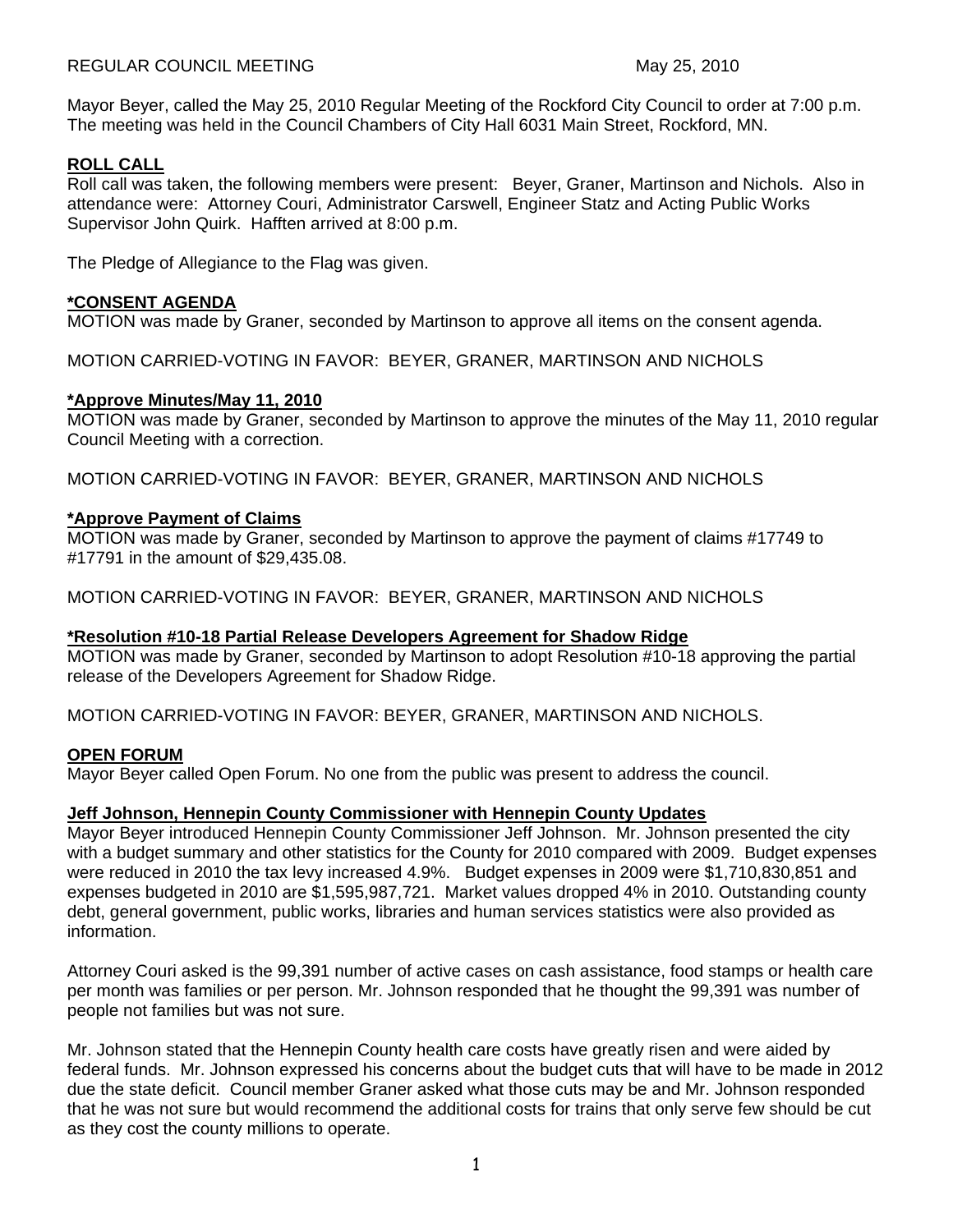# **Review Feasibility for 2010 Street Improvement Project**

Engineer Mark Statz presented the Feasibility Study for the proposed 2010 Improvement Project. Statz explained the project that includes the following:

- Ravenrock Road adjacent to: 8040 & 8045 Ravenrock Road
- Willow Wood Trail from Meadow Lakes Trail to Wesley Court, also 100' in low area on Willow Wood Trail adjacent to: 7020, 7031, 7021, 7011 Willow Wood Trail – remove and replace bituminous
- Walnut Street between Electric Drive to Catch Basin remove and replace bituminous, install drain tile behind curb
- Autumn Oaks Drive between Linnea Parkway & Highway 55 total reconstruct
- Autumn Oaks Circle adjacent to: 2991 Autumn Oaks Circle and 8893 Autumn Oaks Drive total reconstruct and install drain tile
- Woodlawn Court remove and replace bituminous
- Ash Street from Plum Street north to dead end full reconstruct, curb and qutter
- City Parking lot on Main and Cedar Streets –bituminous overlay
- Basswood Court overlay bituminous
- City sidewalks as per attached list

The total project cost is estimated at \$468,100. Statz also reviewed preliminary assessment scenarios. Scenario #1 includes an 80% assessment based on front footage for a total assessment of \$211,226.54. Scenario#2 includes a 60% assessment based on front footage for a total assessment of \$151,108.50. Scenario #3 only assessed for full street improvements and no assessments for partial street repairs on Ravenrock Road, Walnut Street, Autumn Oaks Circle, for a total assessment of \$113,672.50.

The city council asked why the sidewalks are not included on the assessment roll and Administrator Carswell noted that the ordinance states commercial sidewalks are assessed 50%, churches and schools are assessed 100% and sidewalks adjacent to residential properties that are not part of the city's trailway system are assessed for repairs. Carswell noted that the trail system that was adopted many years ago needs to be revisited and that is why these sidewalks are not part of the assessment roll now.

There was a comment that there is no need to improve the city parking lot as that may be sold to the adjacent property for their development. The city council requested a map showing when the last time these streets were improved. Attorney Couri suggested that an appraiser review some of these assessments to make sure that they benefit the property. There was also a question about improving Walnut Street or Autumn Oaks Drive when a traffic signal is planned at this intersection and that roadway may be realigned.

MOTION was made by Nichols, seconded by Martinson to table action on the feasibility report until staff provides a list of past street improvements, trail system map for revision, Ordinance 303 for information and/or revision to comply with assessment policy.

MOTION CARRIED-VOTING IN FAVOR: BEYER, GRANER, MARTINSON AND NICHOLS.

# **Council Appoint Fire Chief**

Kevin Reed presented information to the city council from the League of Minnesota Cities regarding appointments of fire chiefs. The League of Minnesota Cities recommends the city council be responsible for appointing the chief to ensure that the selection process is subjective and that the most qualified candidate fills the position. The League also finds that when these positions are filled by a majority vote, legal issues are automatically created. Foremost of which is the potential for discrimination claims based on gender, age, race, national origin, etc. Voting creates additional legal issues with respect to compliance standards for public appointments under the Veteran's Preference laws, which requires a rating scale that provides additional points to a veteran.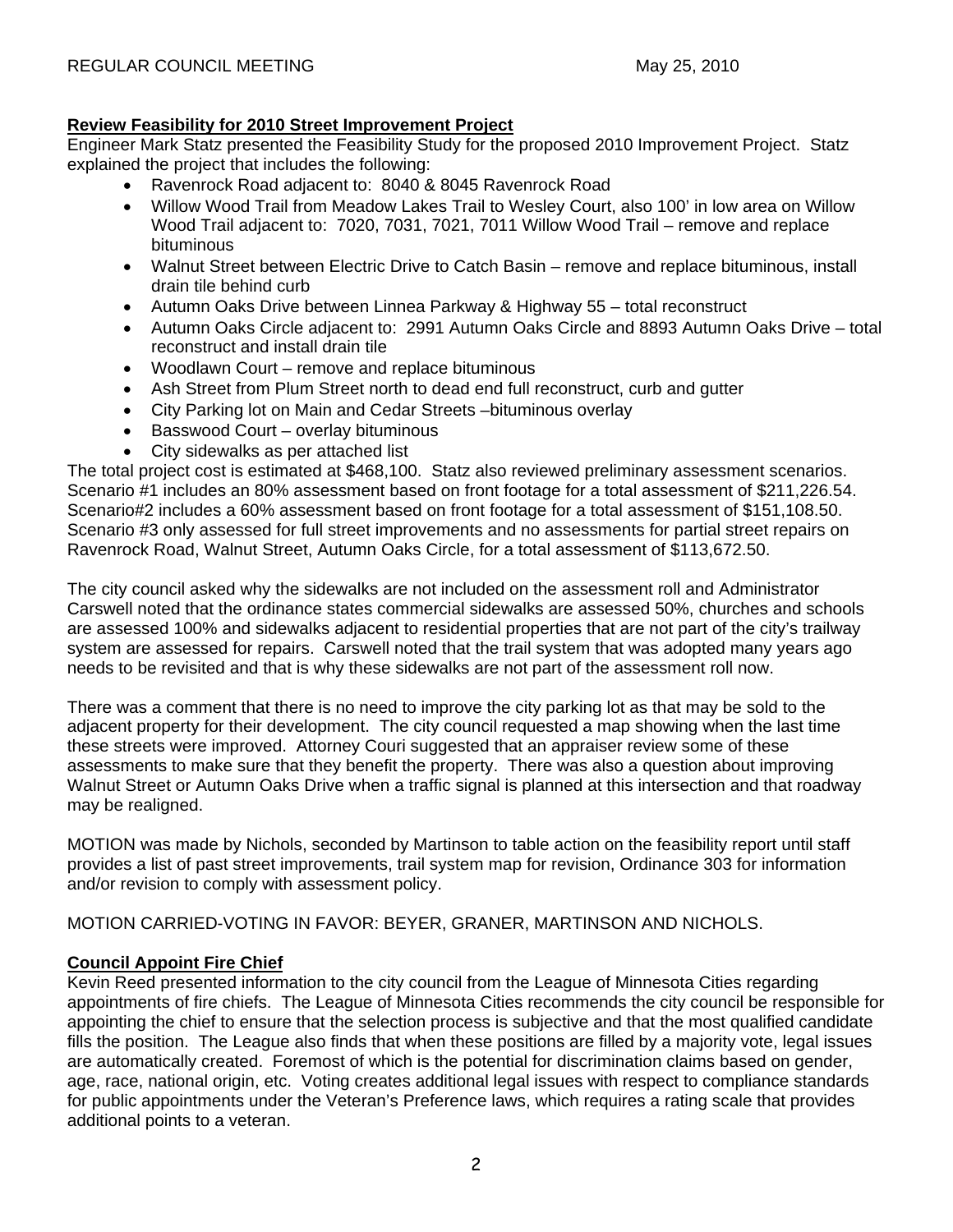### REGULAR COUNCIL MEETING May 25, 2010

Chief Reed is recommending the City Council appoint the fire chief after an interview process and the chief would serve a two year term. Reed is proposing that the fire department would present up to 2 candidates to the city council by November 15<sup>th</sup>. The city council after interviewing the candidates would appoint the new fire chief for a two year term beginning in the odd number years.

Attorney Couri stated that the city council should not be required to appoint the candidates selected by the fire department but may select another member or members to interview that best meets the criteria.

Chief Reed also explained that he has preliminary job descriptions for the position of Fire Chief and Assistant Chief that were provided from FEMA. The city council requested copies of the job descriptions to review.

A personnel committee will interview and appoint the fire chief and assistant fire chief who will serve a two year term which will be staggered odd or even numbered years. There was some discussion about the interview process and staff and the fire department will have some examples of questions and training requirements will be made part of the job descriptions. Council member Martinson volunteered to serve on the interview committee.

Chief Kevin Reed stated that this will only affect the Fire Department Chiefs not the Fire Relief Association which will continue to appoint their own officers as per their bylaws. This change will require a revision to the Fire Department bylaws. The city council asked Chief Reed how the department feels about this change. Reed replied that about 75% of the fire department is in favor of the appointment of the Chief's.

The city council agreed with the change proposed and will review the job descriptions and bylaw revision at a future council meeting.

### **Fire Department Report**

Chief Reed stated that the Fire Department has looked at replacing the fire rig, but the goal is to make sure that new equipment has multiple uses. The existing fire rig is very old and in need of replacement. No decisions have been made at this time and Reed asked that the city council refer any questions they have to him. Final approval of any new equipment must be approved by the city council. The city council asked that they be provided with pictures of all of the trucks and equipment so they understand what is being discussed when decisions are to be made. Reed invited the city council to tour the fire department prior to the June 22, 2010 council meeting.

#### **Fire Billing – Collecting for Medical, Fires**

Staff provided information to the city council regarding state statutes that gives municipalities authority to establish an ordinance and fees to charge for fire calls, including traffic accidents, and medicals within their jurisdiction.

The city council discussed this and most agreed that not everyone has insurance that will cover these types of charges and this will bring in needed revenues for the operations of the fire department. The city attorney stated that the policy the city is using now is not recommended. If the person doesn't have insurance and they are billed by the city they will be responsible for the fee or it will be assessed to the tax roll.

The council discussed a universal billing for the Rockford fire district and questioned who would keep the money collected. Mayor Beyer stated he is not in favor of charging for fire calls because he believes it is another form of "double dipping". Beyer stated that the city receives state fire aid which is paid by all tax payers in the state and that should be adequate.

The city council took no action but asked that staff provide further information about what other cities are charging for fees and how much is collected annually.

# **Resolution #10-19/General Fund Budget Revision #1**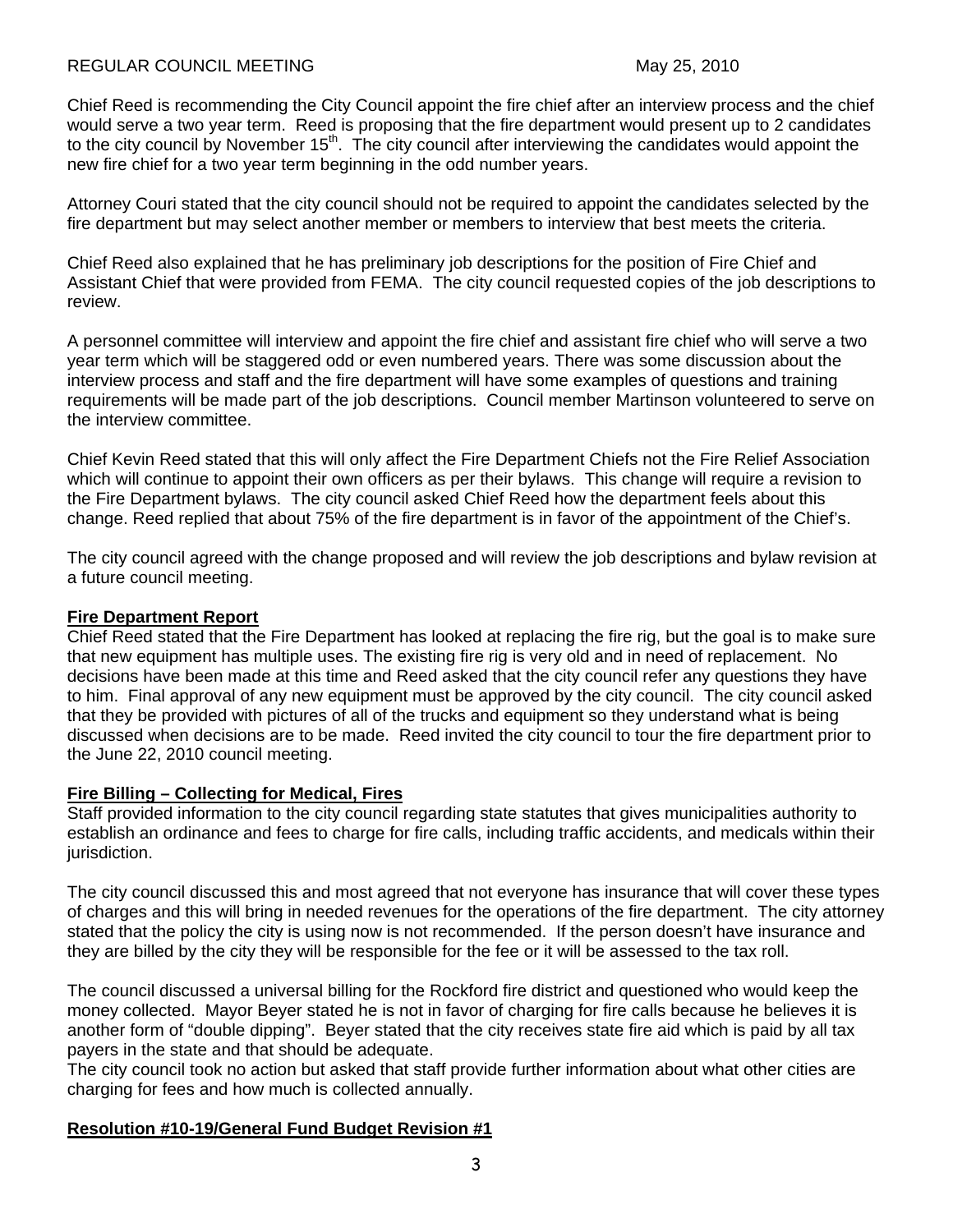# REGULAR COUNCIL MEETING May 25, 2010

Administrator Carswell informed the city council that a bond was paid in full in February of 2010 which has a fund balance of \$331,255 and additional assessments due this year which will accumulate for a year end total of \$525,208. The bond allows the assessments collected to be used for any city purpose, although Tax Increments collected shall not be used for any other purpose. This fund balance is made up of assessments paid.

Staff has proposed a general fund budget revision #1 to include using \$83,266 for revenues needed in the general fund budget in 2010.

MOTION was made by Nichols, seconded by Graner to adopt resolution #10-19 adopting the 2010 General Fund Budget Revision #1 to include an additional fund transfer to revenues in the amount of \$83,266.

MOTION CARRIED-VOTING IN FAVOR: BEYER, GRANER, HAFFTEN, MARTINSON AND NICHOLS.

# **Resolution #10-20/Approve Transfer of Funds**

Administrator Carswell is asking for permission to transfer funds from Fund 313 that was paid in full to three other funds.

MOTION was made by Martinson, seconded by Hafften to adopt resolution 10-20 Approve the Transfer of funds from fund 313 in the amount of \$361,006 as follows:

| General Fund 101   | \$83,266  |
|--------------------|-----------|
| City Hall bldg 410 | \$133,740 |
| 2001 GO Bond 312   | \$144,000 |

MOTION CARRIED-VOTING IN FAVOR: BEYER, GRANER, HAFFTEN, MARTINSON AND NICHOLS.

# **Employee Longevity Payments**

Administrator Carswell brought information to the city council regarding the Employee Longevity Payments that have been over paid. The payroll clerk interpreted the compensation policy differently than what it should have been. Therefore, Administrator Carswell is recommending that any over payments made in 2010 shall be deducted from the employee's next longevity payment.

Council member Hafften feels that the city should be reimbursed for the last 12 months of any overpaid longevity payments. The employees shall pay this back in cash or by using their sick leave bank. Council member Nichols stated that he believes the city should be able to track how much was over paid and be reimbursed for the last ten years. Attorney Couri stated that the statute of limitations usually only allow claims to go back two years, but in this case he is not sure.

There was some discussion as to why the auditors never caught this and staff will speak with the auditors about this policy. Staff has a better check and balance with these payments which will be determined by the Administrator and Bookkeeper when the budget is being prepared. A spread sheet with the formula based on the policy has been prepared that should be very easy for staff to use going forward to prevent any further overpayments.

MOTION was made by Martinson, seconded by Hafften to collect any overpayment of employee longevity bonuses which totals \$360 from the last twelve (12) months out the employee's sick leave bank no later than July 1, 2010.

MOTION CARRIED-VOTING IN FAVOR: BEYER, GRANER, HAFFTEN, MARTINSON AND NICHOLS.

# **Resolution #10-21/Ordinance #10-03 Amendment to Snow Parking**